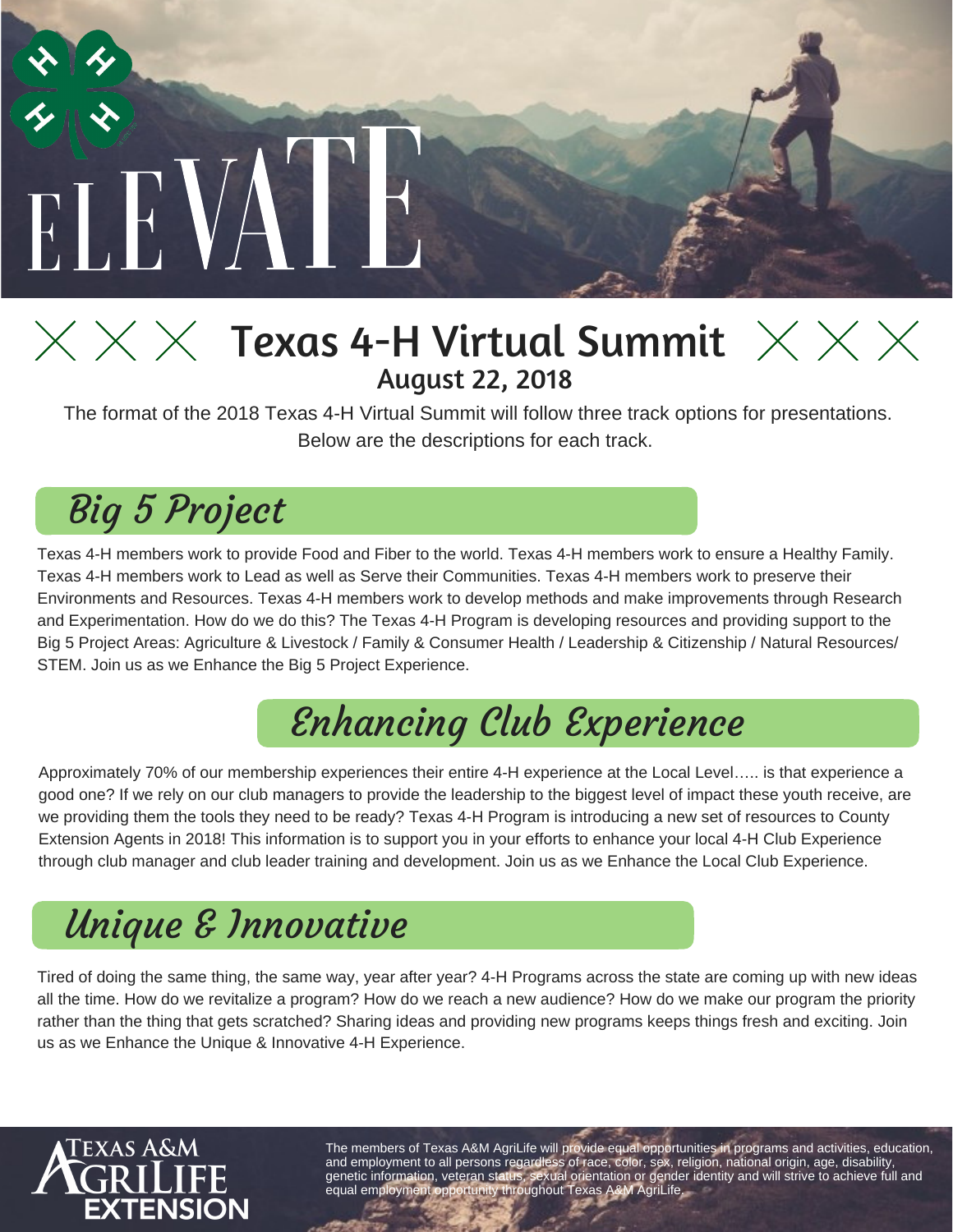#### Texas 4-H Virtual Summit August 22, 2018

# ELEVATE. Big 5

#### **9:00 am - Implementing Quality Counts in the Youth Livestock Project**

Presenter: Dottie Goebel Email: dottie.goebel@ag.tamu.edu Length: 30 minutes

Quality Counts has been completely revamped to provide the most current and relevant information to our youth exhibitors through a self-paced eLearning environment. This has been accomplished through the inclusion of short videos from industry experts, major livestock show representatives, FFA leadership, AgriLife Personnel, youth, and more! The course also features interactive gaming and knowledge checks. Youth livestock exhibitors will be verified once as junior exhibitor, intermediate, and senior-level 4-H or FFA member. Effective soon, all exhibitors must be re-verified on the new Quality Counts platform for entry into major livestock shows.

#### **9:30 am - Electro-coagulation: A Shocking Way to Clean Water**

Presenter: David Smith & Jaye Chasteen

Email: davidsmith@tamu.edu

Length: 30 minutes

Students learn that in some cases water and electricity do actually mix! This session will introduce a hands-on, visual activity to demonstrate how to use a DC power supply to filter contaminants from dirty water. The activity can be employed for a variety of age groups, and is a great focus for longer-term science and research projects. The accompanying Explore Guide will provide additional content for incorporating this activity into a broader discussion of water quality, water treatment methods, and application of the scientific method.

#### **10:00 am - 4-H Hunting and Wildlife Project Resources**

Presenter: Denise Harmel-Garza<br>Email: denise.harmel-garza@

Email: denise.harmel-garza@agnet.tamu.edu

Length: 1 hour

You can search for anything on the internet but knowing if that information is good can be a problem. This workshop will introduce you to resources that are real, reliable and relevant to your 4-H Hunting and Wildlife projects. Some 4-H curriculum will be presented, but other field tested, nationally recognized resources will also be introduced. You can choose from so many different topics for this project area, knowing where to go for good information will save time searching for good information and add value to hunting and wildlife projects.

#### **11:00 am - Learn to Serve through GLOBE**

Presenter: Dr. Montza Williams & Darlene Locke

Email: ml-williams@tamu.edu

Length: 1 hour

Global Leadership Opportunities Beyond Education is just that. Members learn to to look at their community and the world with new vision as they identify needs while recognizing how they can make a difference. Through the discussion of five global concepts of change, interdependence, culture, scarcity, and power, participants learn that they can lead positive change within their communities.

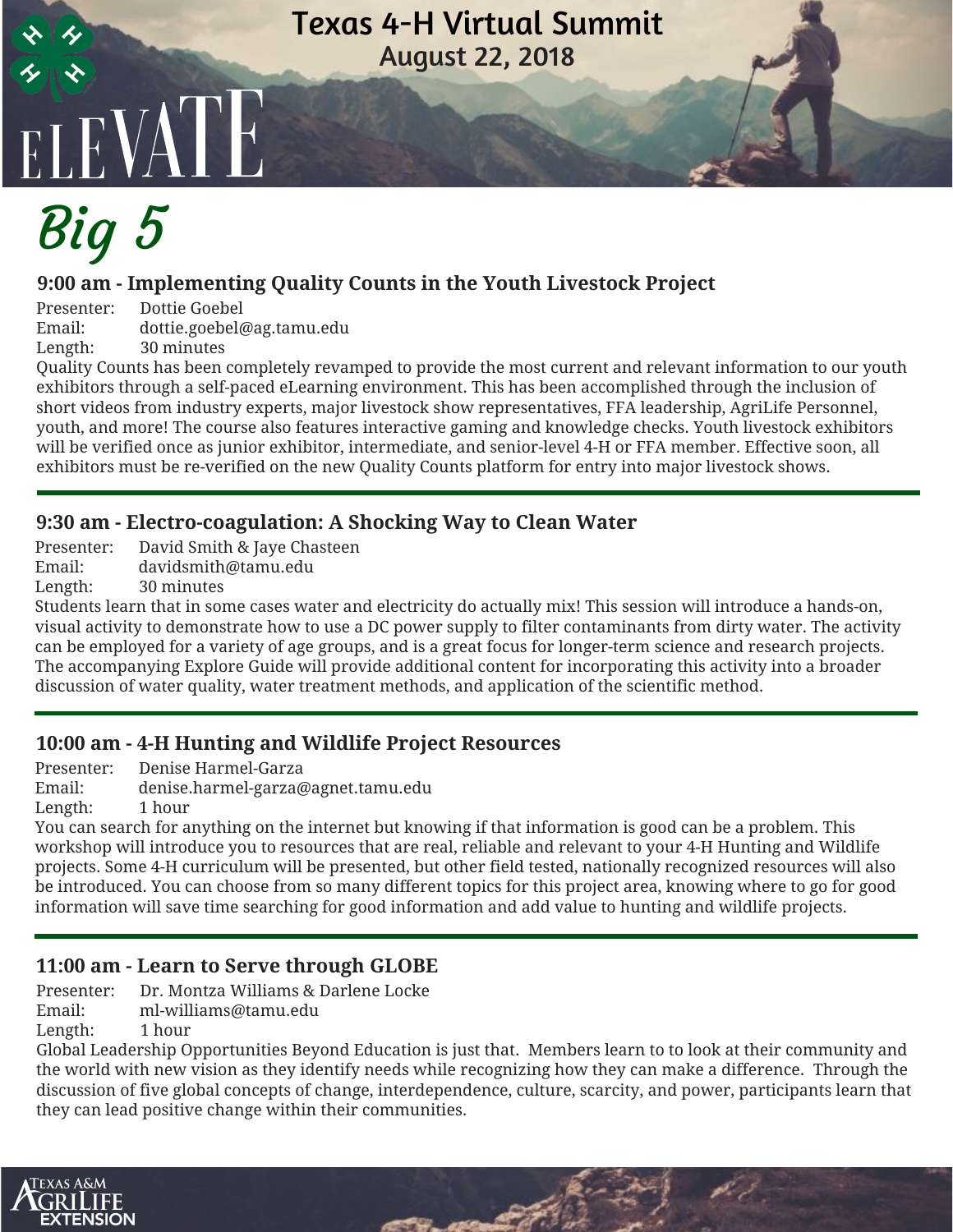#### Texas 4-H Virtual Summit August 22, 2018

# Big 5 continued...

#### **1:00 pm - How to Start Up a 4-H Sportfishing Project**

Presenter: Larry Hysmith<br>Email: lhysmith@tami Email: lhysmith@tamu.edu Length: 1 hour

<sup>E</sup>LEVATE

The 4-H Sportfishing Project is great outdoor education for any group no matter where you live in Texas and whether you are rural or urban or in between. Starting a project is easier than most people think. Various resources will be discussed and outlined for use by leaders, County Extension Agents, and youth.

#### **2:00 pm - Healthy Texas, Healthy Kids**

Presenter: Julie Gardner Email: j-gardner@tamu.edu Length: 1 hour

Learn how to utilize the Texas 4-H Healthy Texas, Healthy Kids to create a community of health! This presentation will provide strategies for creating a comprehensive youth health program to change knowledge and behaviors related to healthy living. Participants will learn how to incorporate current programs with new initiatives such as Path to the Plate and Healthy Texas Youth Ambassadors to take their FCH youth program to the next level! New ideas, strategies, and methods to reach youth with health information will be included.

#### **3:00 pm - Collaboration Awesomeness**

Presenter: Angela McCorkle & Shawnte Clawson

Email: armccorkle@ag.tamu.edu

Length: 1 hour

What happens when two Texas 4-H projects join to become one; AWESOMENESS! Plan on attending this session to learn the facts about the new 4-H Fashion & Interior Design project. An overview of the project will be shared, including introduction of curriculum, contests, camps, and leadership/service learning opportunities that support the project. Participants will complete a hands-on project lesson that they can implement in county 4-H programs immediately.

#### **4:00 pm - The Truth About Agriculture**

Presenter: Dr. Billy Zanolini

Email: wfzanolini@ag.tamu.edu

Length: 1 hour

The need to tell the truth about agriculture has never been more critical. This presentation seeks to outline agricultural advocacy techniques and programs that will enhance the ability of CEAs to engage youth in advocacy. Participants will be posed with challenging questions and situations to test their communication skills.

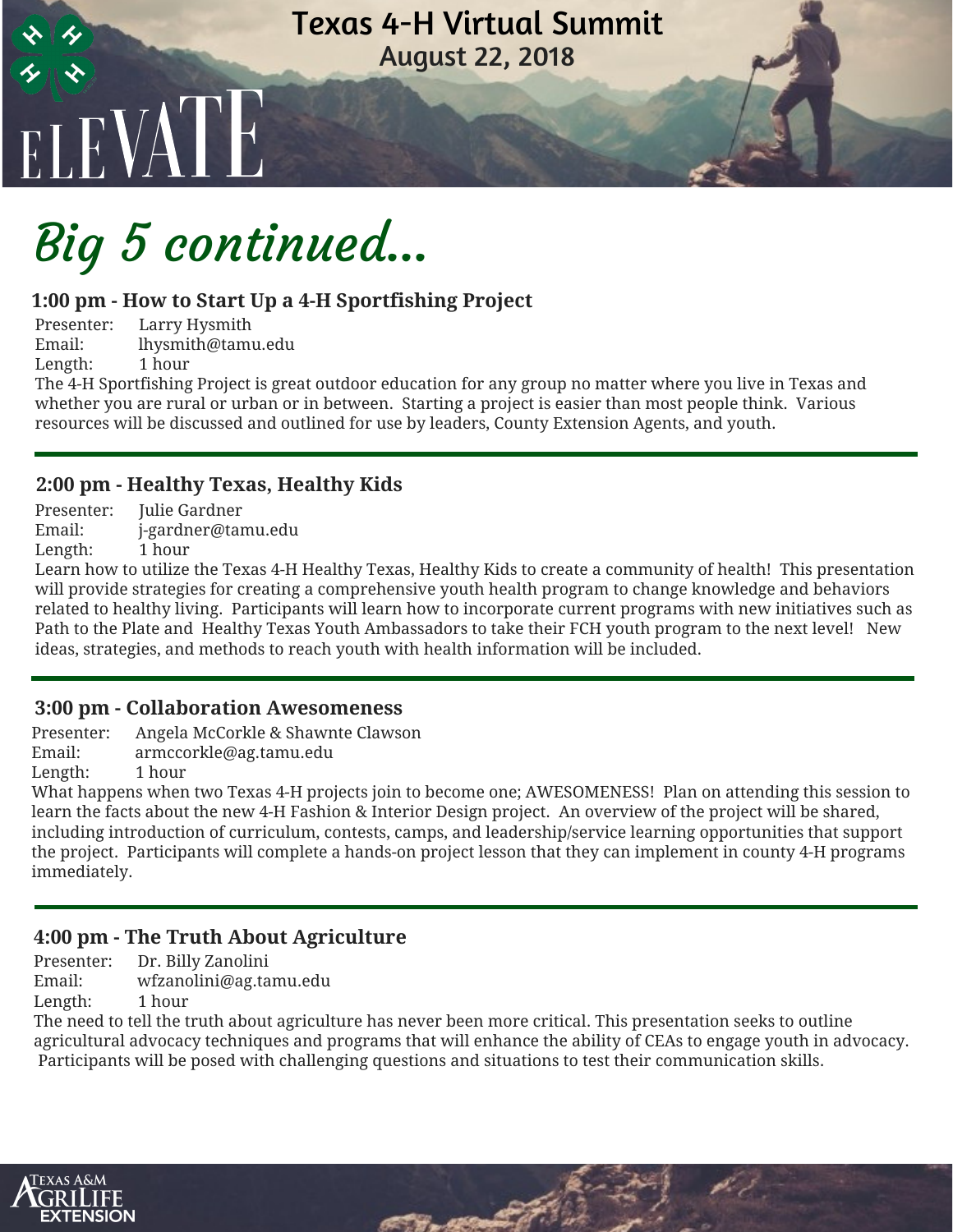

### Enhancing Club Experience

#### **9:00 am - Recognizing 4-H Members & Volunteers**

Presenter: Meredith Miller Email: meredith.miller@ag.tamu.edu Length: 1 hour Everyone loves a celebration! Join us to learn the National 4-H Recognition Model & how to best recognize 4-H members.

#### **10:00 am - Parent Involvement**

Presenter: Meredith Miller Email: meredith.miller@ag.tamu.edu Length: 1 hour Volunteers and parents are vital to the success of projects and programs in Texas 4-H. Join us to see the latest resources released on Enhancing the Club Experience - Parent Involvement.

#### **1:00 pm - Best Management Practices of a 4-H Club**

Presenter: Jana Barrett Email: jcbarrett@ag.tamu.edu Length: 1 hour

To be a successful 4-H club, you need more than just strong volunteer leaders and members. The Texas A&M AgriLife Extension Service is committed to protecting its 4-H program, members, and the 4-H name and emblem in Texas and the country. This protection comes through the commitment and requirement for all county, district, region, and state level 4-H clubs and groups to have current charters and understand the value of those charters. Learn more about the chartering process and the responsibility that goes along with a club handling money.

#### **2:00 pm - Building Relationships with Your 4-H Clubs**

Presenter: Matt Miranda Email: mjmiranda@ag.tamu.edu Length: 30 minutes

Building a relationship with your county 4-H clubs is an important way to build rapport and support with club members, managers and stakeholders in your community. Where should you start? How often should you attend club meetings...what should you talk about. What can you do to work on those relationships? This presentation will provide you with some easy things you can do to better support your clubs, get to know your 4-Hers and build a better relationship with the club managers.

#### **3:00 pm - 4-H Member Retention**

Presenter: Laura Huebinger Email: lhuebinger@ag.tamu.edu Length: 1 hour

Tired of 4-H members not re-enrolling each year from your club? Do you know why they leave? Or even why they join in the first place if they're just going to leave? Come join us as we talk about reasons youth leave our great organization and explore ideas on ways to keep them involved in our wonderful 4-H program!

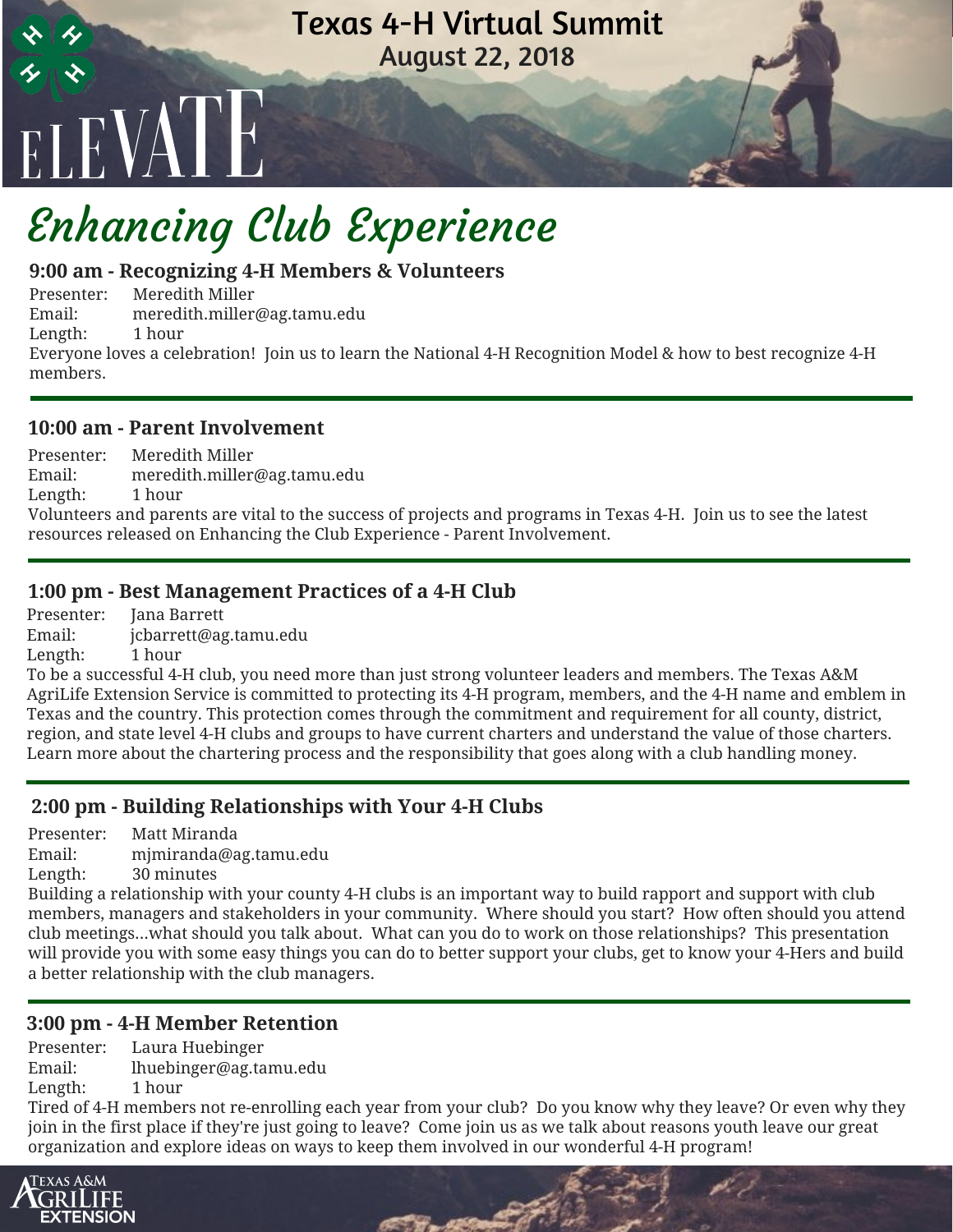

### Unique

#### **9:00 am - Leading with Purpose and Disrupting for Good to Create Big Moments**

Presenter: Dr. Courtney Dodd Email: cfdodd@ag.tamu.edu Length: 30 minutes

What is your purpose? Why is it you do this work called "Extension" or "4-H?" Better yet, what are you doing to "be a disruptor" and try something new for the benefit of the program – to ELEVATE it to the next level? Join this session to learn and discuss ways we can all discover our purpose, create big, lasting moments for youth and dare to be a disruptor to not just grow the program but elevate it.

#### **9:30am - Professional Development - Youth Development Initiative**

Presenter: Dr. Darlene Locke

Email: dlocke@ag.tamu.edu

Length: 30 minutes

Are you new to your job of working directly with youth? Or have you been successfully working with youth and want to enhance your efforts? Either way, the Youth Development online certificate program offered by Texas A&M University Recreation, Park and Tourism Science Youth Development provides professional development and continuing education credits. The series of five online courses will be available September 1 on Texas A&M University's Continuing and Professional Education (CPED) site. The courses cover basic theories and key principles of youth development, youth programming outcomes, cultural competencies, risk management and establishing youth-adult partnerships. Enhance your own professional understanding or be the catalyst to collaboration with other youth serving programs in your community.

#### **10:00 am - 4-H Clover Kids**

Presenter: Ronda Alexander Email: rd-alexander@tamu.edu Length: 30 minutes

4-H Clover Kids are a way to grow our traditional 4-H program. Learn how to implement the Clover Kids program and conduct sessions to encourage their future involvement in the traditional 4-H program.

#### **10:30 am - Be a "Zoonotic" Disease Detective**

Presenter: Dr. Merrideth Holub

Email: mkuhl@tamu.edu

Length: 30 minutes

By partnering with CDC, APHIS, and UGA I will provide you with youth-appropriate lessons supported by an accompanying publication which will outline preventive measures for disease transfer from animals to humans, impacts of transfer of disease from animals to humans, and real life understanding zoonotic diseases for middle school youth.

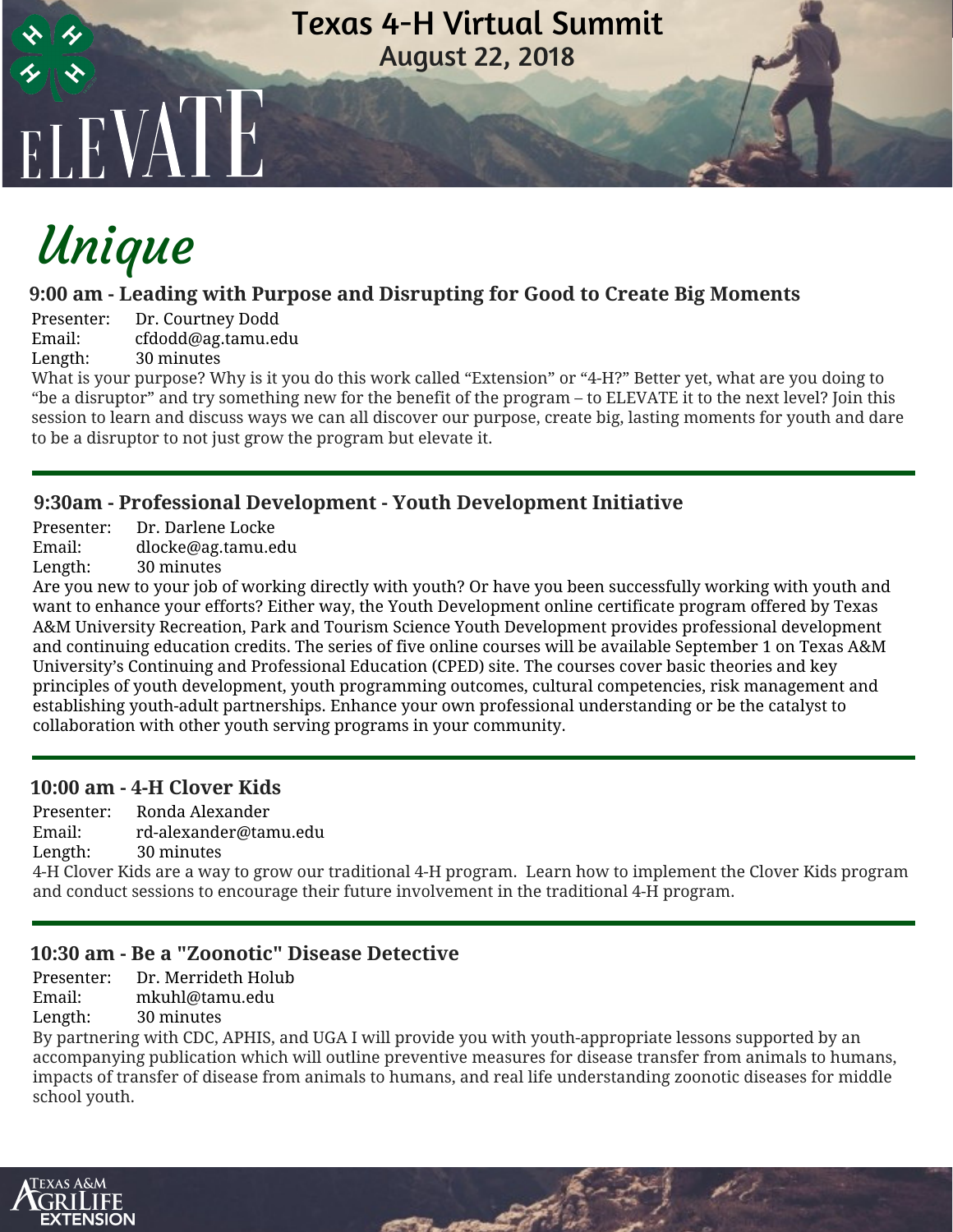# ELEVATE Texas 4-H Virtual Summit August 22, 2018

### Unique continued...

#### **11:00 am - Fashion Ambassadors; Dream It. Create It. Lead It.**

Presenter: Flora Williams Email: fewilliams@ag.tamu.edu Length: 30 minutes

Fashion Ambassadors: Dream it. Create it. Lead it...is a pilot project in Brazos County in its second year. Learn about this youth led approach to exploring the world of fashion to revitalize the clothing and textiles experience. Explore prospective ways to develop fun-filled learning activities all while 4-H youth and adults are gaining valuable leadership skills learning what they want to learn. Reach new audiences through conference calls, tours, workshops, and day camps.

#### **11:30 am - Texas 4-H Water Ambassadors Experience**

Presenter: David Smith Email: davidsmith@tamu.edu Length: 30 minutes

The Texas 4-H Water Ambassadors Program provides high school age youth an opportunity to gain advanced knowledge and practice leadership skills related to the science, technology, engineering, and management of water in Texas. Water ambassadors gain insight into water law, policy and planning as they interact with representatives from state water agencies, educators, policy-makers, and water resources managers. Water ambassadors also gain an appreciation for the complexity of managing Texas surface and groundwater resources. Through continual education and service, ambassadors convey the value of water to local, regional, and state economies and emphasize the importance of conserving this natural resource.

#### **1:00 pm - Creating a Social Media Traffic Jam**

Presenter: Kelly Lehman

Email: klehman@ag.tamu.edu

Length: 1 hour

Social media is becoming an integral part of life online for all ages. Social websites and applications continue to be developed at a dizzying rate.

The Conversation Prism is a visual map of the social media landscape. It's an ongoing study in digital ethnography that tracks dominant and promising social networks and organizes them by how they're used in everyday life. Join in to learn how social media can be used as a tool to create new program delivery methods and digital marketing ideas for your program. Let's create a Social Media Traffic Jam!